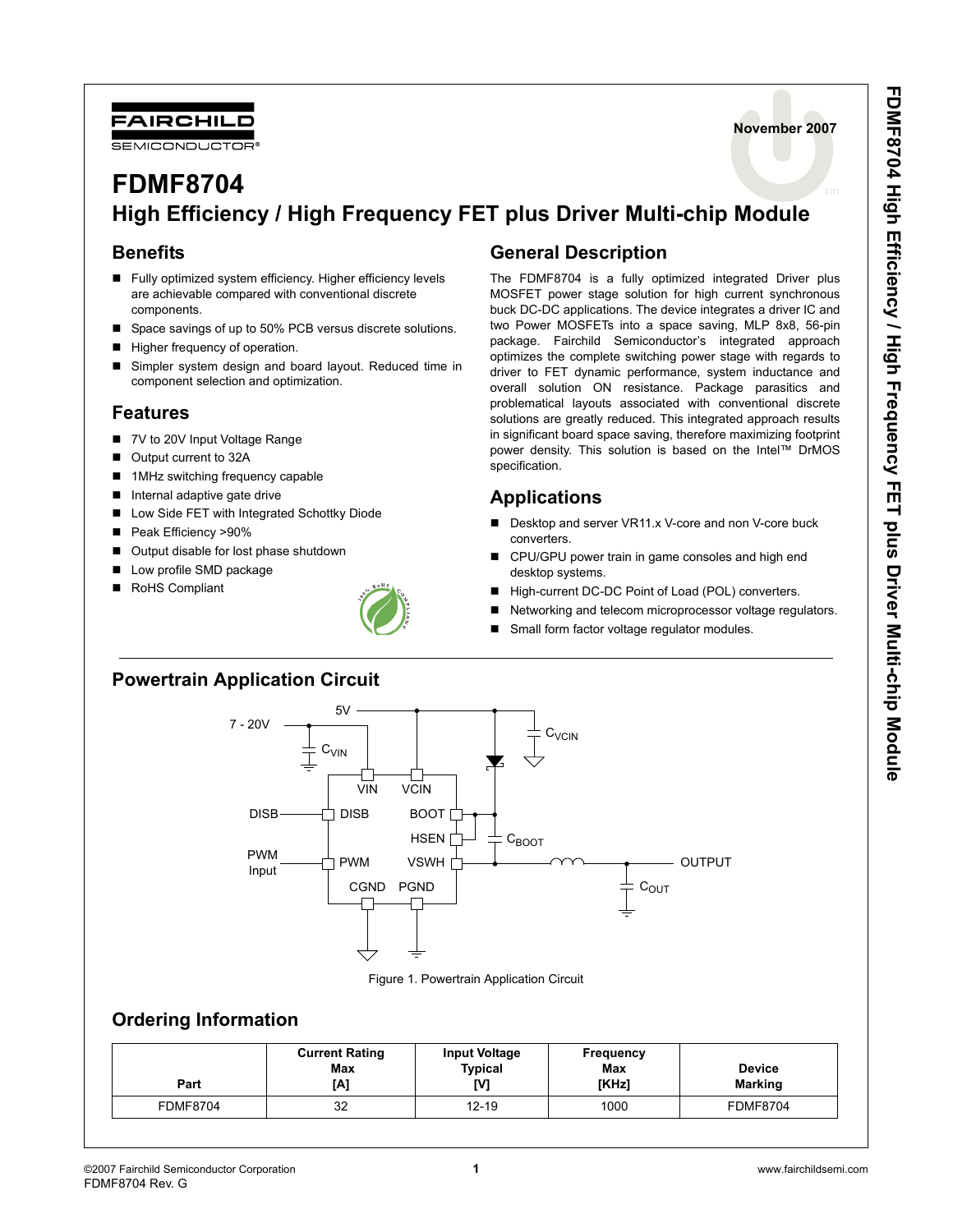

## **Pin Description**

| <b>Pin</b>     | Name              | <b>Function</b>                                                                                                                              |  |
|----------------|-------------------|----------------------------------------------------------------------------------------------------------------------------------------------|--|
| 1, 6, 51, A    | <b>CGND</b>       | IC Ground. Ground return for driver IC.                                                                                                      |  |
| 2              | <b>HSEN</b>       | High Side FET Enable. Must be connected to BOOT pin.                                                                                         |  |
| $3, 7, 52-54$  | NC.               | No connect                                                                                                                                   |  |
| 4              | <b>VCIN</b>       | IC Supply. +5V chip bias power. Bypass with a 1µF ceramic capacitor.                                                                         |  |
| 5              | <b>BOOT</b>       | Bootstrap Supply Input. Provides voltage supply to high-side MOSFET driver. Connect<br>bootstrap capacitor.                                  |  |
| 21, 40-50, C   | <b>VSWH</b>       | Switch Node Input. SW Provides return for high-side bootstrapped driver and acts as a<br>sense point for the adaptive shoot-thru protection. |  |
| 8, 9, 11-20, B | <b>VIN</b>        | Power Input. Output stage supply voltage.                                                                                                    |  |
| 10             | <b>TEST PAD 1</b> | For manufacturing test only. HDRV pin. This pin must be floated. Must not be connected to<br>any pin.                                        |  |
| 22-38          | <b>PGND</b>       | Power ground. Output stage ground. Source pin of low side MOSFET(s).                                                                         |  |
| 39             | TEST PAD 2        | For manufacturing test only. LDRV pin. This pin must be floated. Must not be connected to<br>any pin.                                        |  |
| 55             | <b>DISB</b>       | Output Disable. When low, this pin disable FET switching (HDRV and LDRV are held low).                                                       |  |
| 56             | <b>PWM</b>        | PWM Signal Input. This pin accepts a logic-level PWM signal from the controller.                                                             |  |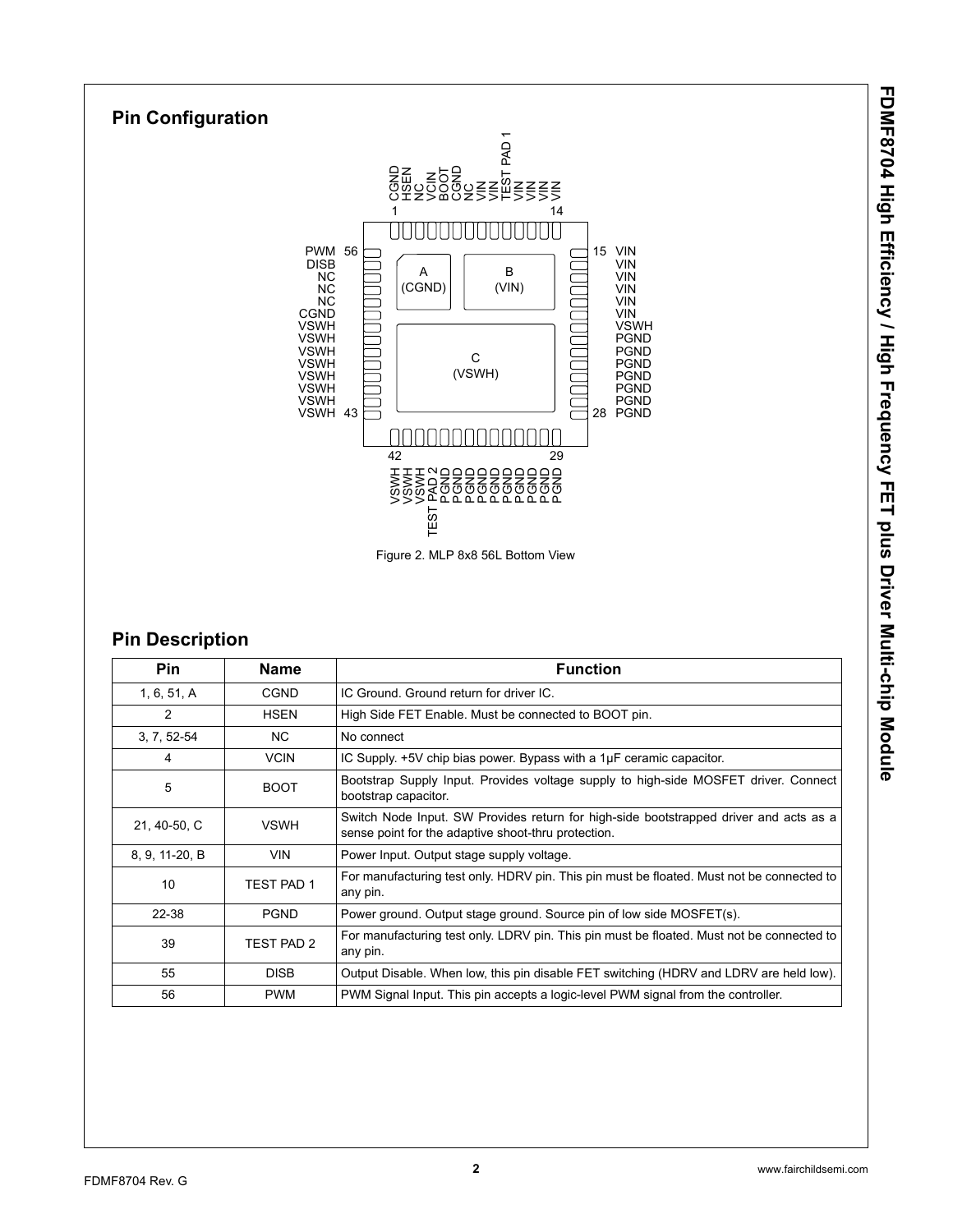# **Absolute Maximum Rating**

Stresses exceeding the absolute maximum ratings may damage the device. The device may not function or be operable above the recommended operating conditions and stressing the parts to these levels is not recommended. In addition, extended exposure to stresses above the recommended operating conditions may affect device reliability. The absolute maximum ratings are stress ratings only.

| <b>Parameter</b>                                                        |                                                                                         | Min.   | Max. | <b>Units</b>  |
|-------------------------------------------------------------------------|-----------------------------------------------------------------------------------------|--------|------|---------------|
| V <sub>CIN</sub> , PWM, DISB to PGND                                    |                                                                                         | $-0.3$ | 6    | v             |
| $V_{IN}$ to PGND                                                        |                                                                                         | $-0.3$ | 24   | v             |
| <b>BOOT to VSWH</b>                                                     |                                                                                         | $-0.3$ | 6    | v             |
| VSWH to PGND                                                            |                                                                                         | $-1.0$ | 24   | v             |
| <b>BOOT to PGND</b>                                                     |                                                                                         | $-0.3$ | 30   | $\vee$        |
| $I_{O(AV)}$                                                             | $V_{IN}$ = 12V, V <sub>O</sub> = 1.3V, f <sub>sw</sub> = 1MHz, T <sub>PCB</sub> = 100°C |        | 32   | A             |
| $V_{\text{IN}}$ = 12V, t <sub>PULSE</sub> = 10µs<br>$I_{O(PK)}$         |                                                                                         |        | 65   | A             |
| Junction to PCB Thermal Resistance (note 1)<br>$R_{\theta \text{JPCB}}$ |                                                                                         |        | 5    | $\degree$ C/W |
| $P_D$<br>$T_{PCB}$ = 100 $^{\circ}$ C (note 1)                          |                                                                                         |        | 10   | W             |
|                                                                         | Operating and Storage Junction Temperature Range                                        |        | 150  | °C            |

**Note 1:** Package power dissipation based on 4 layers, 2 square inch, 2 oz. copper pad. R<sub>eJPCB</sub> is the steady state junction to PCB thermal resistance with PCB temperature referenced at VSWH pin.

## **Recommended Operating Range**

The Recommended Operating Conditions table defines the conditions for actual device operation. Recommended operating conditions are specified to ensure optimal performance to the datasheet specifications. Fairchild does not recommend exceeding them or designing to Absolute Maximum Ratings.

| <b>Parameter</b>             |                                | Min. | Typ. | Max. | <b>Units</b> |
|------------------------------|--------------------------------|------|------|------|--------------|
| $V_{\text{\scriptsize CIN}}$ | Control Circuit Supply Voltage | 4.5  |      | 5.5  |              |
| $V_{\text{IN}}$              | Output Stage Supply Voltage    |      | 12   | 20   |              |
| VOUT                         | Output Voltage                 | 0.8  | 1.3  | 3.2  |              |

## **Electrical Characteristics**

 $V_{IN}$  = 12V,  $V_{CIN}$  = 5V,  $T_A$  = 25°C unless otherwise noted.

| <b>Parameter</b>               | Symbol                            | <b>Conditions</b>                 | Min. | Typ. | Max. | <b>Units</b> |
|--------------------------------|-----------------------------------|-----------------------------------|------|------|------|--------------|
| <b>Operating Voltage Range</b> | $V_{CIN}$                         |                                   | 4.5  | 5    | 5.5  | V            |
| Control Circuit Supply Current |                                   | $f_{SW}$ = 0Hz, $V_{DISB}$ = 0V   |      | 1    | 3    | mA           |
|                                | $I_{\rm CC}$                      | $f_{SW}$ = 1MHz, $V_{DISB}$ = 5V  |      | 50   |      |              |
| PWM Input High Voltage         | $V_{IH(PWM)}$                     |                                   | 2.4  |      |      | V            |
| PWM Input Low Voltage          | $V_{IL(PWM)}$                     |                                   |      |      | 0.8  | V            |
| PWM Input Current              | IL(PWM)                           |                                   | $-2$ |      | 2    | μA           |
| DISB Input High Voltage        | V <sub>IHDISB)</sub>              |                                   | 2.4  |      |      | V            |
| <b>DISB Input Low Voltage</b>  | V <sub>IL(DISB)</sub>             |                                   |      |      | 0.8  | V            |
| <b>DISB Input Current</b>      | IL(DISB)                          |                                   | $-2$ |      | 2    | μA           |
|                                | $\textrm{tpDLOISB-LDRV)}^{(2)}$   |                                   |      | 8    |      | ns           |
|                                | $t_{\text{PDH(DISB-LDRV)}}^{(2)}$ |                                   |      | 6    |      | ns           |
| Propagation Delay              | $t_{PDL(LDRV)}^{(2)}$             | $V_{IN}$ = 12V, $V_{OUT}$ = 1.3V, |      | 9    |      | ns           |
|                                | $t_{PDL(HDRV)}^{(2)}$             | $f_{sw}$ = 1MHz, $I_{O}$ = 30A    |      | 22   |      | ns           |
|                                | $t_{\text{PDH(LDRV)}}^{(2)}$      |                                   |      | 12   |      | ns           |
|                                | $t_{\text{PDH(HDRV)}}^{(2)}$      |                                   |      | 20   |      | ns           |

Note 2: t<sub>PDL(LDRV/HRDV)</sub> refers to HIGH-to-LOW transition, t<sub>PDH(LDRV/HDRV)</sub> refers to LOW-to-HIGH transition.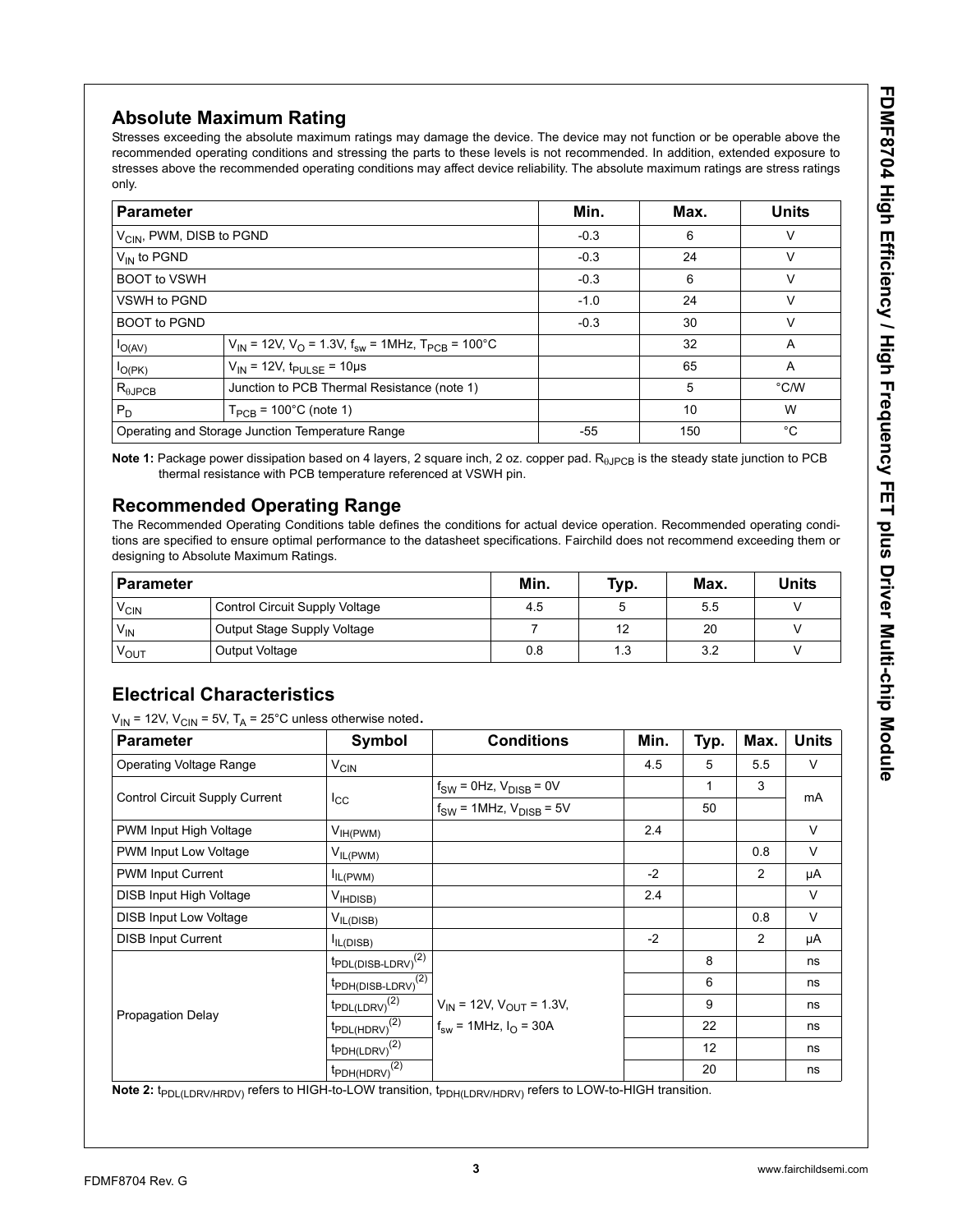# **Functional Block Diagram** PWM DISB CGND LDRV PGND VSWH BOOT HDRV VIN **VCIN VCIN HDRV** LDRV **HSEN** Q1 Q2

Figure 3. Functional Block Diagram

## **Functional Description**

The FDMF8704 is a driver plus FET module optimized for synchronous buck converter topology. A single PWM input signal is all that is required to properly drive the high-side and the low-side MOSFETs. Each part is capable of driving speeds up to 1MHz.

#### **Low-Side Driver**

The low-side driver (LDRV) is designed to drive a ground referenced low R<sub>DS(ON)</sub> N-channel MOSFET. The bias for LDRV is internally connected between VCIN and CGND. When the driver is enabled, the driver's output is 180° out of phase with the PWM input. When the driver is disabled (DISB = 0V), LDRV is held low.

### **High-Side Driver**

The high-side driver (HDRV) is designed to drive a floating N-channel MOSFET. The bias voltage for the high-side driver is developed by a bootstrap supply circuit, consisting of the external diode and external bootstrap capacitor  $(C_{\text{BOOT}})$ . During start-up, VSWH is held at PGND, allowing  $C_{\text{BOOT}}$  to charge to VCIN through the internal diode. When the PWM input goes high, HDRV will begin to charge the high-side MOSFET's gate (Q1). During this transition, charge is removed from  $C_{\text{BOOT}}$  and delivered to Q1's gate. As Q1 turns on, VSWH rises to  $V_{IN}$ , forcing the BOOT pin to  $V_{IN} + V_{C(BOOT)}$ , which provides sufficient VGS enhancement for Q1. To complete the switching cycle, Q1 is turned off by pulling HDRV to VSWH.  $C_{\text{BOOT}}$  is then recharged to VCIN when VSWH falls to PGND. HDRV output is in phase with the PWM input. When the driver is disabled, the high-side gate is held low.

## **Adaptive Gate Drive Circuit**

The driver IC embodies an advanced design that ensures minimum MOSFET dead-time while eliminating potential shootthrough (cross-conduction) currents. It senses the state of the MOSFETs and adjusts the gate drive, adaptively, to ensure they do not conduct simultaneously. Refer to Figure 4 and 5 for the relevant timing waveforms. To prevent overlap during the lowto-high switching transition (Q2 OFF to Q1 ON), the adaptive circuitry monitors the voltage at the LDRV pin. When the PWM signal goes HIGH, Q2 will begin to turn OFF after some propagation delay ( $t_{PDL(LDRV)}$ ). Once the LDRV pin is discharged below  $~1.2V$ , Q1 begins to turn ON after adaptive delay t<sub>PDH(HDRV)</sub>. To preclude overlap during the high-to-low transition (Q1 OFF to Q2 ON), the adaptive circuitry monitors the voltage at the SW pin. When the PWM signal goes LOW, Q1 will begin to turn OFF after some propagation delay ( $tp_{\text{DL(HDRV)}}$ ). Once the VSWH pin falls below ~2.2V, Q2 begins to turn ON after adaptive delay  $t_{\text{PDH(LDRV)}}$ . Additionally,  $V_{\text{GS}}$  of Q1 is monitored. When  $V_{GS(Q1)}$  is discharged below ~1.2V, a secondary adaptive delay is initiated, which results in Q2 being driven ON after  $t_{PDH(LDRV)}$ , regardless of SW state. This function is implemented to ensure  $C_{\text{BOOT}}$  is recharged each switching cycle, particularly for cases where the power converter is sinking current and SW voltage does not fall below the 2.2V adaptive threshold. Secondary delay  $t_{PDH(HDRV)}$  is longer than  $t_{\text{PDH}(I\text{ DRV})}$ .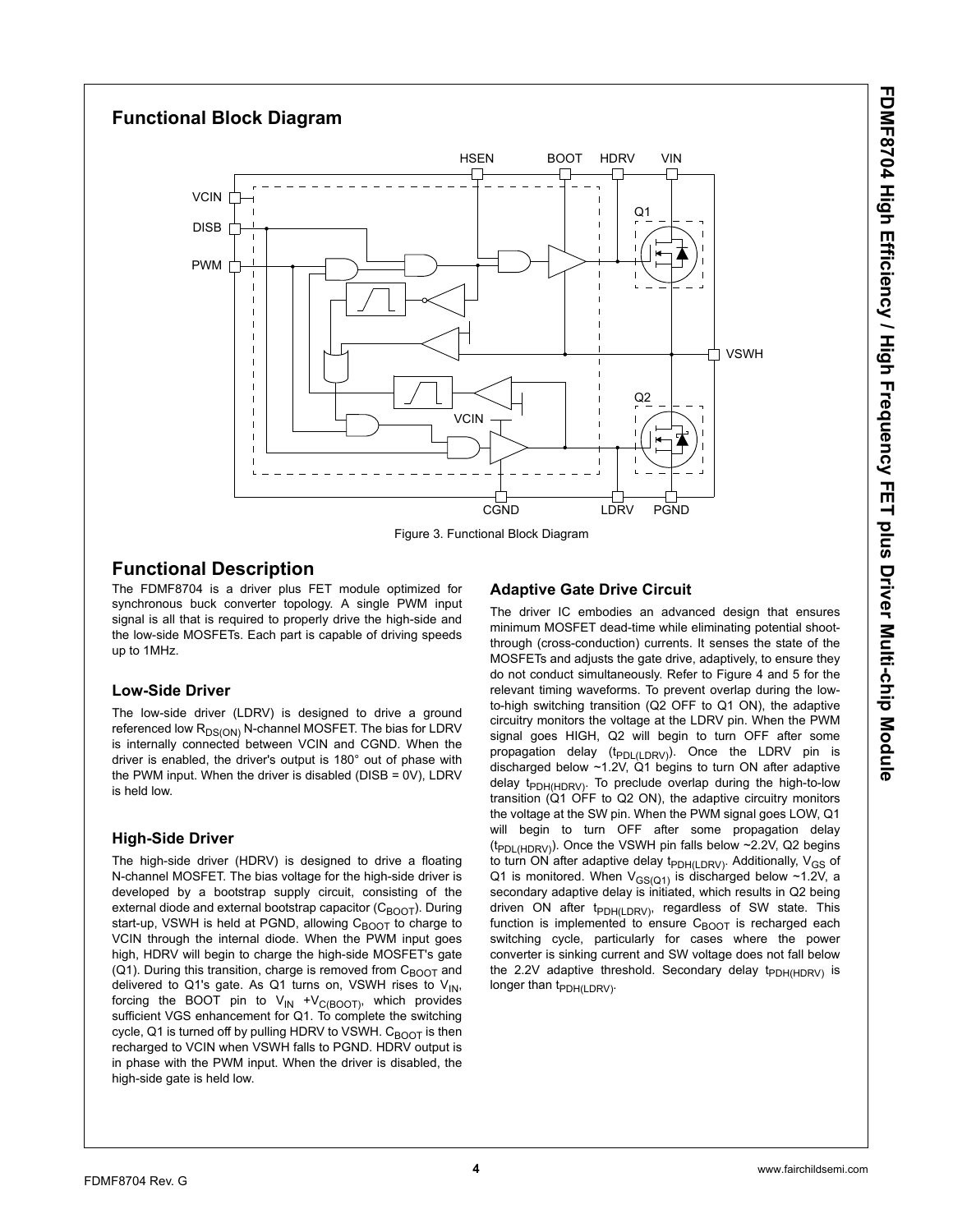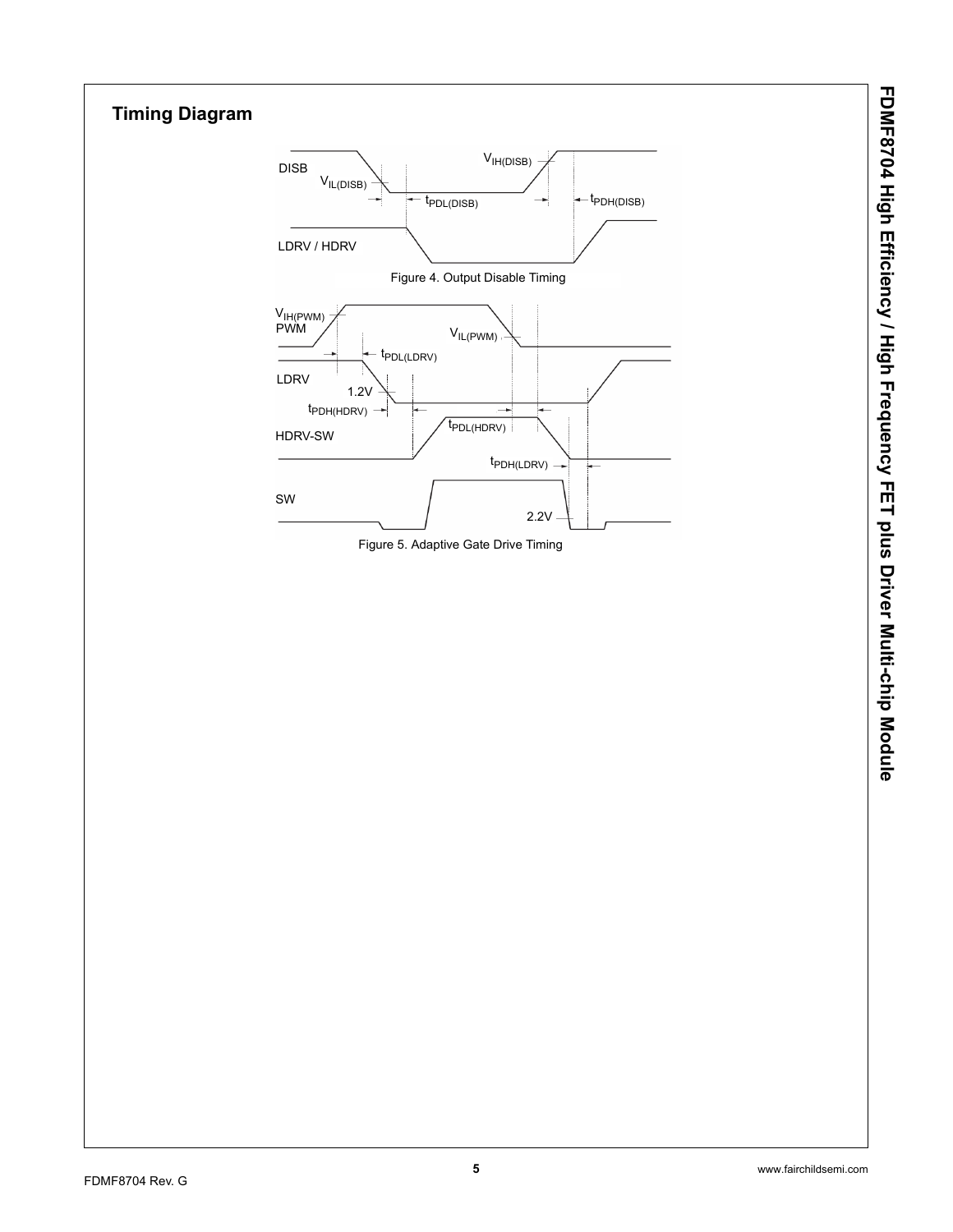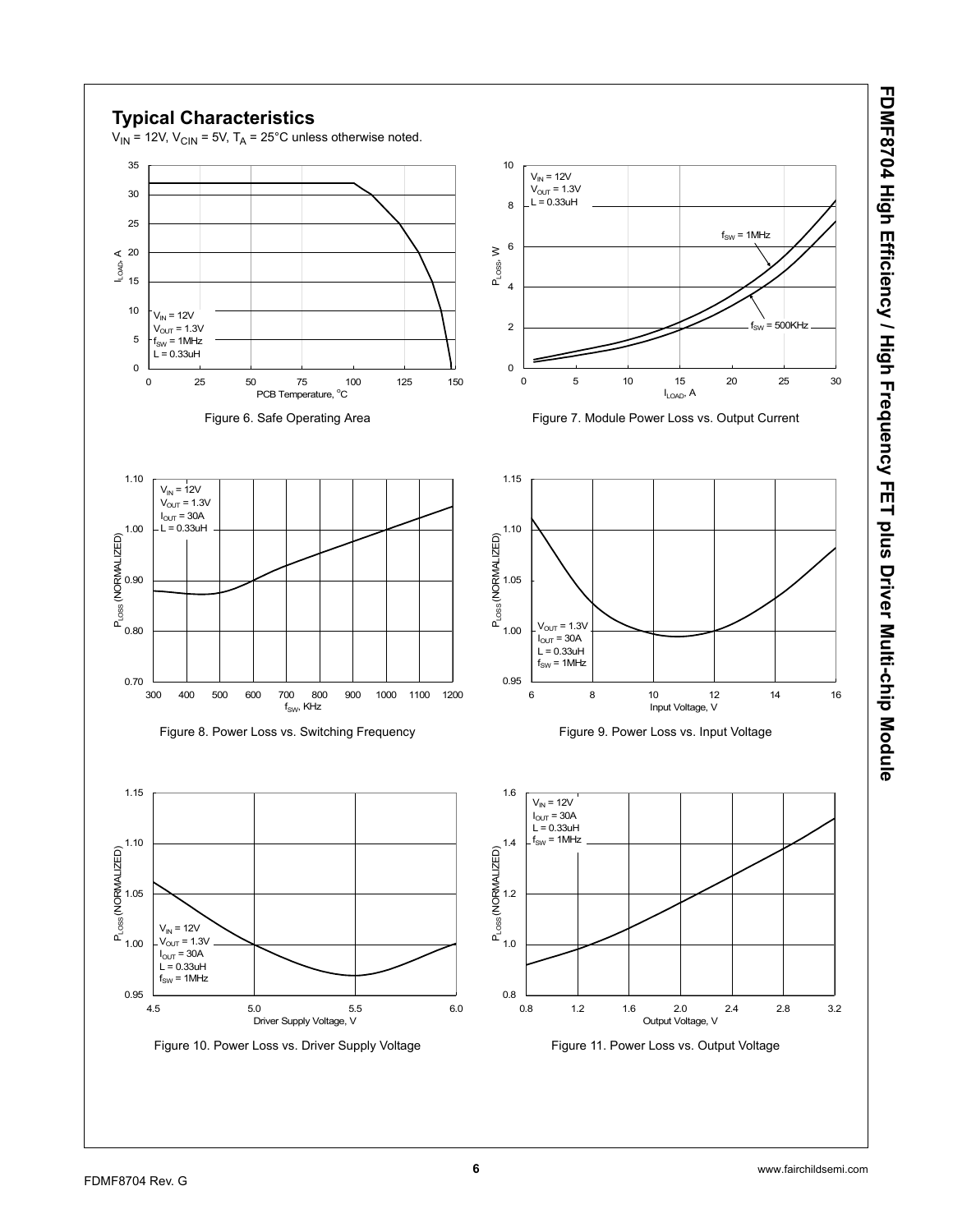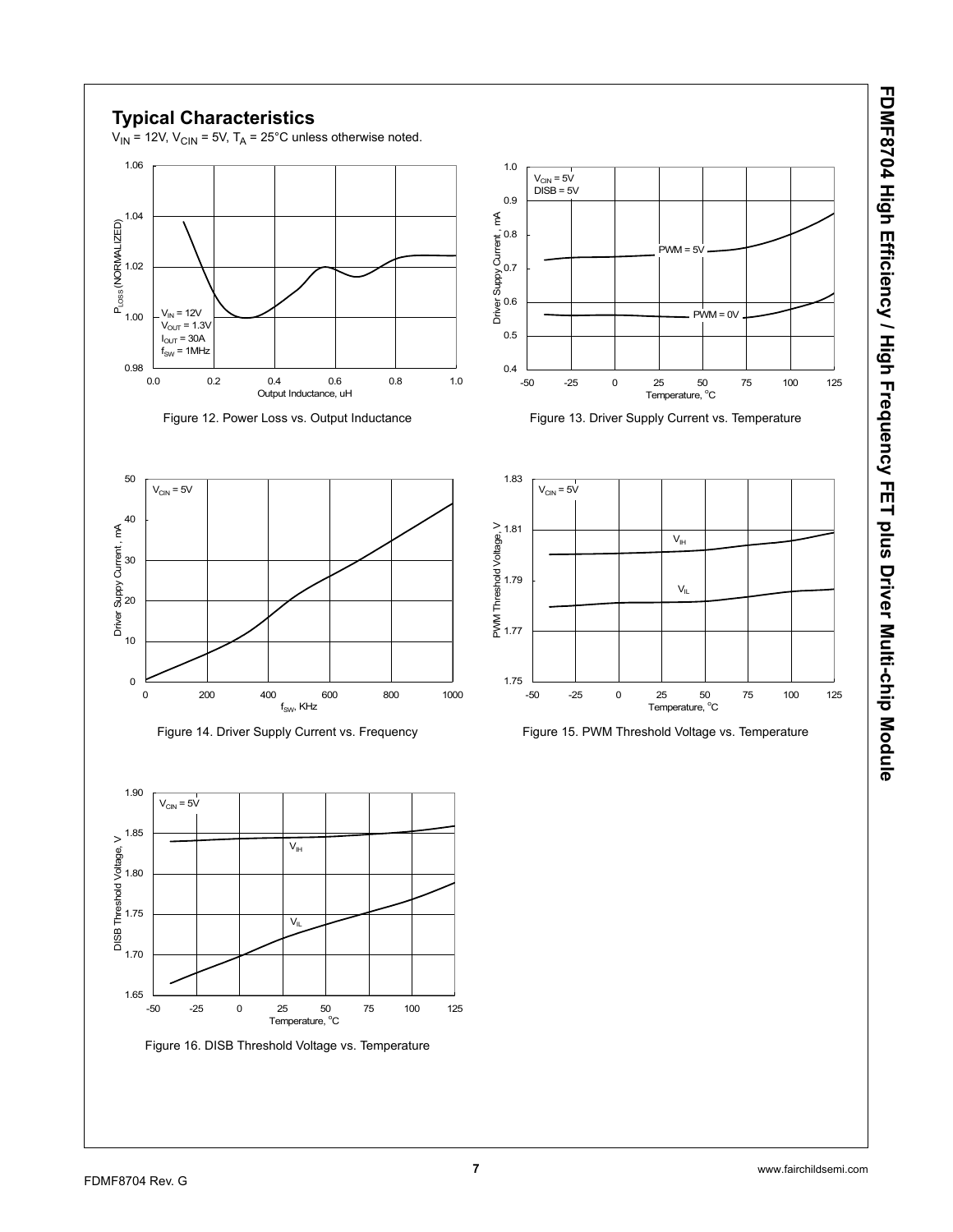## **Application Information Supply Capacitor Selection**

For the supply input ( $V_{CIN}$ ) of the FDMF8704, a local ceramic bypass capacitor is recommended to reduce the noise and to supply the peak current. Use at least a 1µF, X7R or X5R capacitor. Keep this capacitor close to the FDMF8704  $V_{CIN}$  and CGND pins.

#### **Bootstrap Circuit**

The bootstrap circuit uses a charge storage capacitor  $(C_{\text{BOOT}})$ and the external schottky diode, as shown in Figure 18. A

# **Typical Application**

bootstrap capacitance of 100nF, X7R or X5R capacitor is adequate.

The peak surge current rating of the boot diode should be checked in-circuit, since this is dependent on the equivalent impedance of the entire bootstrap circuit, including the PCB traces. Boot diode must be sized big enough to carry the forward charge current. Refer to Figure 14 for boot diode average forward current.

The bootstrap diode must have low  $V_F$  and low reverse current leakage. Breakdown voltage of the bootstrap diode must be greater than the BOOT to VSWH voltage.

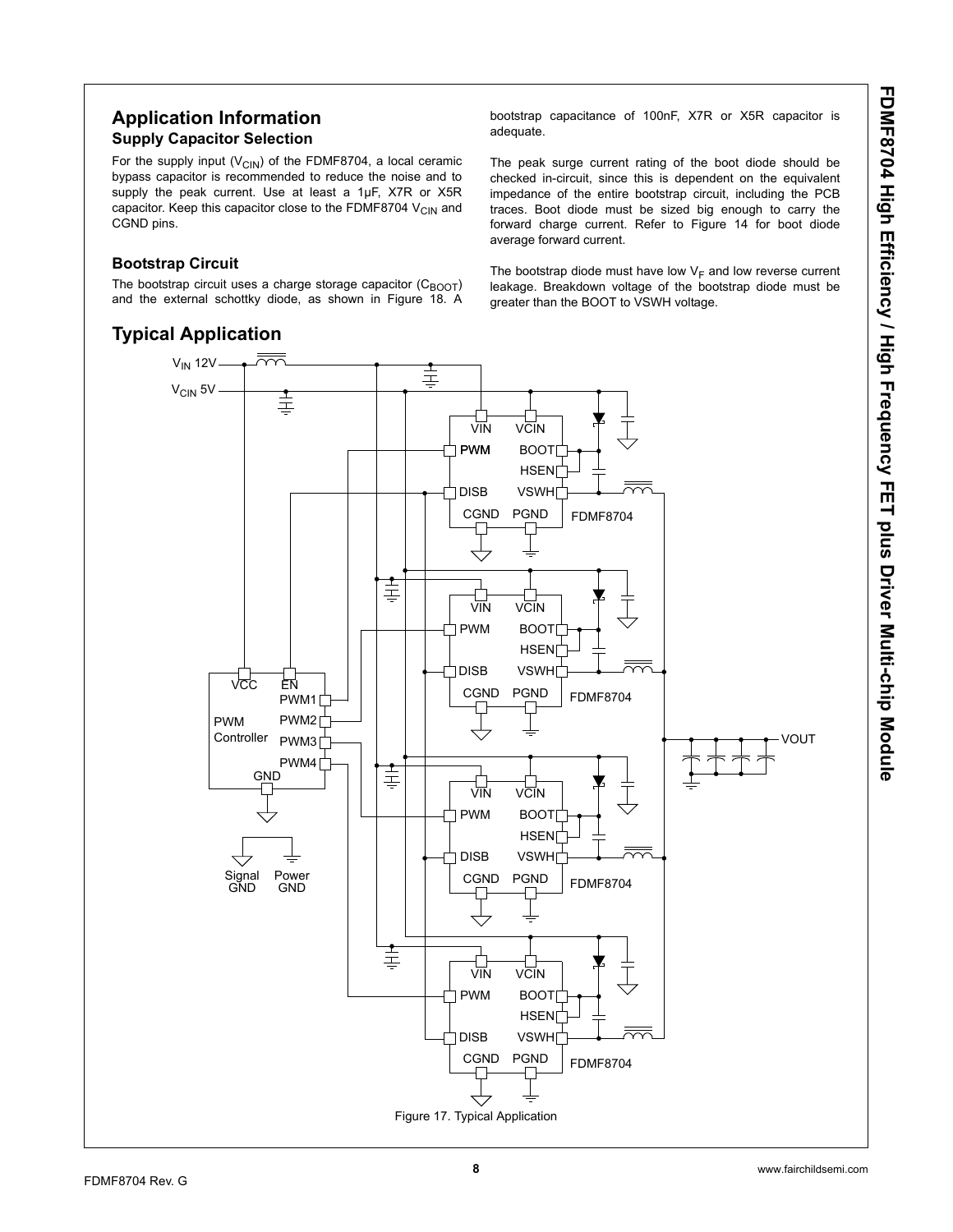#### **Module Power Loss Measurement and Calculation**

Refer to Figure 18 for module power loss testing method. Power loss calculation are as follows:

(a)  $P_{IN}$  = (V<sub>IN</sub> x I<sub>IN</sub>) + (V<sub>CIN</sub> x I<sub>CIN</sub>) (W)<br>(b)  $P_{OUT}$  = V<sub>O</sub> x I<sub>OUT</sub> (W) (b)  $P_{OUT} = V_0 \times I_{OUT} (W)$ <br>(c)  $P_{LOS} = P_{IN} - P_{OUT} (W)$  $= P_{IN} - P_{OUIT} (W)$ 

# **PCB Layout Guideline**

Figure 19. shows a proper layout example of FDMF8704 and critical parts. All of high current flow path, such as  $V_{IN}$ , VSWH,  $V_{\text{OUT}}$  and GND copper, should be short and wide for better and stable current flow, heat radiation and system performance.

Following is a guideline which the PCB designer should consider:

1. Input bypass capacitors should be close to  $V_{IN}$  and GND pin of FDMF8704 to help reduce input current ripple component induced by switching operation.

2. It is critical that the VSWH copper has minimum area for lower switching noise emission. VSWH copper trace should also be wide enough for high current flow. Other signal routing path, such as PWM IN and BOOT signal, should be considered with care to avoid noise pickup from VSWH copper area.

3. Output inductor location should be as close as possible to the FDMF8704 for lower power loss due to copper trace.

4. Snubber for suppressing ringing and spiking of VSWH voltage should be placed near the FDMF8704. The resistor and capacitor need to be of proper size for power dissipation.

5. Place boot diode, ceramic bypass capacitor and boot capacitor as close to  $V_{\text{CIN}}$  and BOOT pin of FDMF8704 in order to supply stable power. Routing width and length should also be considered

6. Use multiple Vias on each copper area to interconnect each top, inner and bottom layer to help smooth current flow and heat conduction. Vias should be relatively large and of reasonable inductance.



Figure 18. Power Loss Measurement Block Diagram

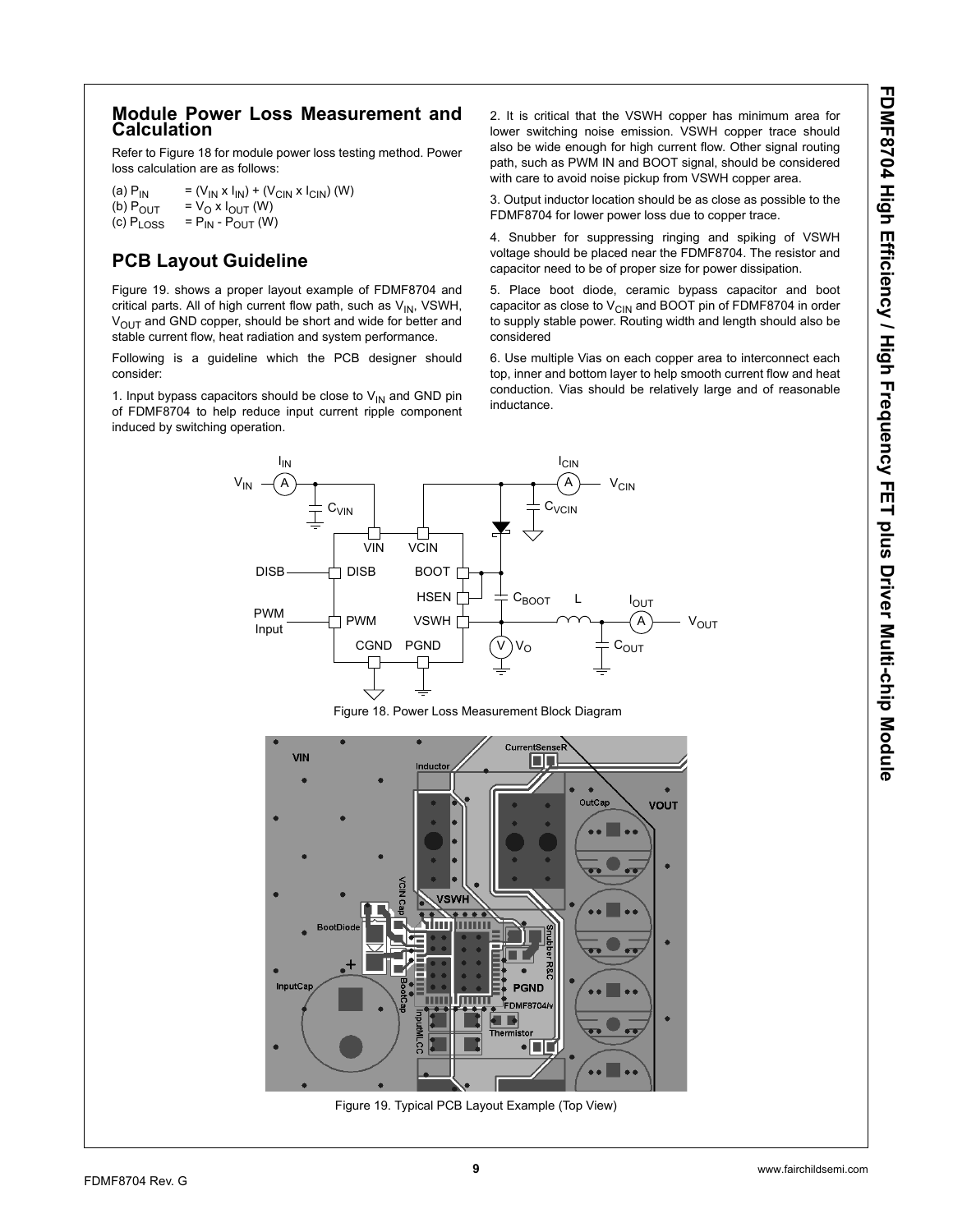